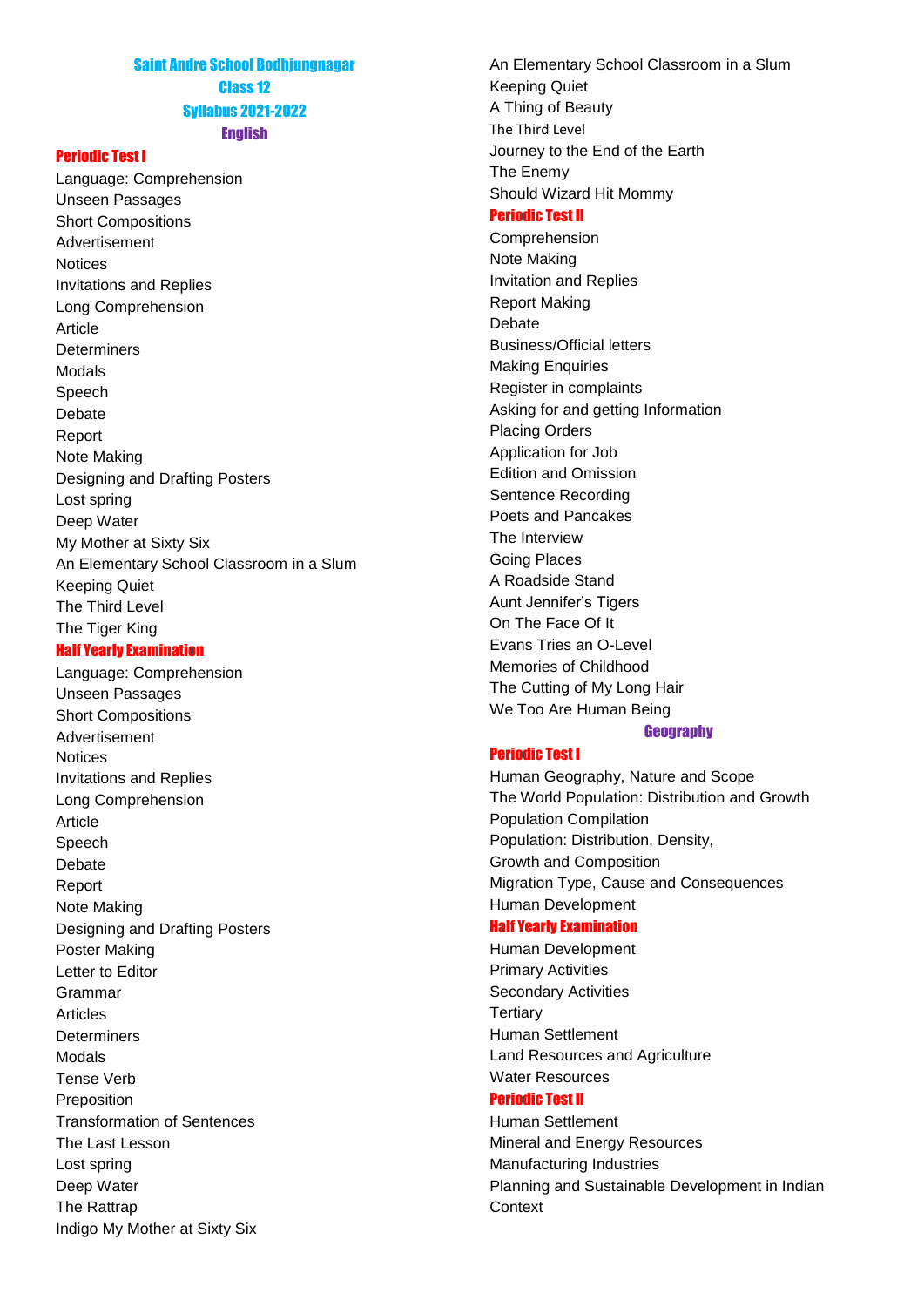#### Annual Examination

Transport and Communication International Trade Transport and Communication International Trade Geographic Perspective on selected issues and problems

#### Practical Syllabus

Data: Its Source and Compilation Data Processing Graphic Presentation of Data Use of Computer in Data Processing and Mapping Spatial Information Technology Field Surveys **Economics** 

#### Periodic Test I

National Income and Related Aggregates Development of Experience and Economic reform (Indian Economy)

#### Half Yearly

Determination of Income and Employment Current challenges facing Indian Economy Government Budget and the Economy

#### Periodic Test II

Money and Banking Balance of Payments Development Experience of India **Projects** 

Physical Education

#### Periodic Test I

Planning In Sports Sports & Nutrition Yoga & Lifestyle Children & Women In Sports

## Half Yearly Examination

Planning In Sports Sports & Nutrition Yoga & Lifestyle Children & Women in Sports Physical Education & Sports for CWSN (Children with Special Needs - Divyang) Children and sports Women and sports Practical- 30 Marks Yoga **Athletics** 

### Periodic Test II

Test & Measurement in Sports Fundamentals of Anatomy, Physiology, Kinesiology and Sports Psychology and Sports Training and Doping in Sports Practical- 30 Physical Fitness Basketball Football Volleyball

Procedure for asanas Record File Political Science

# Periodic Test I

The Cold War Era The End of Bipolarity Challenges of Nation Building Era of One Party Dominance

#### Half Yearly Examination

US Hegemony in World Politics Alternative Centres of Power Politics of Planned Development India's External Relations Challenges To and Restoration of Congress System Periodic Test II

Contemporary South Asia International Organizations The Crisis of Democratic Order. Rise of Popular Movements

#### Annual Examination

Security in the Contemporary World Environment and Natural Resources Globalization Regional Aspirations Recent Development in Indian Politics

**History** 

# Periodic Test I

Bricks, Breads and Bones Kings, Farmers and Towns Kinship, Caste and Class Half Yearly Examination Thinkers, Beliefs and Buildings Through The Eyes of Travellers Bhakti-Sufi Tradition An Imperial Capital Peasants, Zamindars and the States Kings and Chronicles Bricks, Breads and Bones Kings, Farmers and Towns Kinship, Caste and Class

### Periodic Test II

Colonialism and the Country Side Rebels and the Raj Colonial Cities

## Annual Examinations

Mahatma Gandhi and the National Movement Understanding Partition Framing the Constitution Entire Syllabus of PT I, PT II and Half Yearly Information Technology

# Periodic Test I

Data Base Concept + Practical Half Yearly Examination

Data Base Concept + Practical Operating Web + Practical